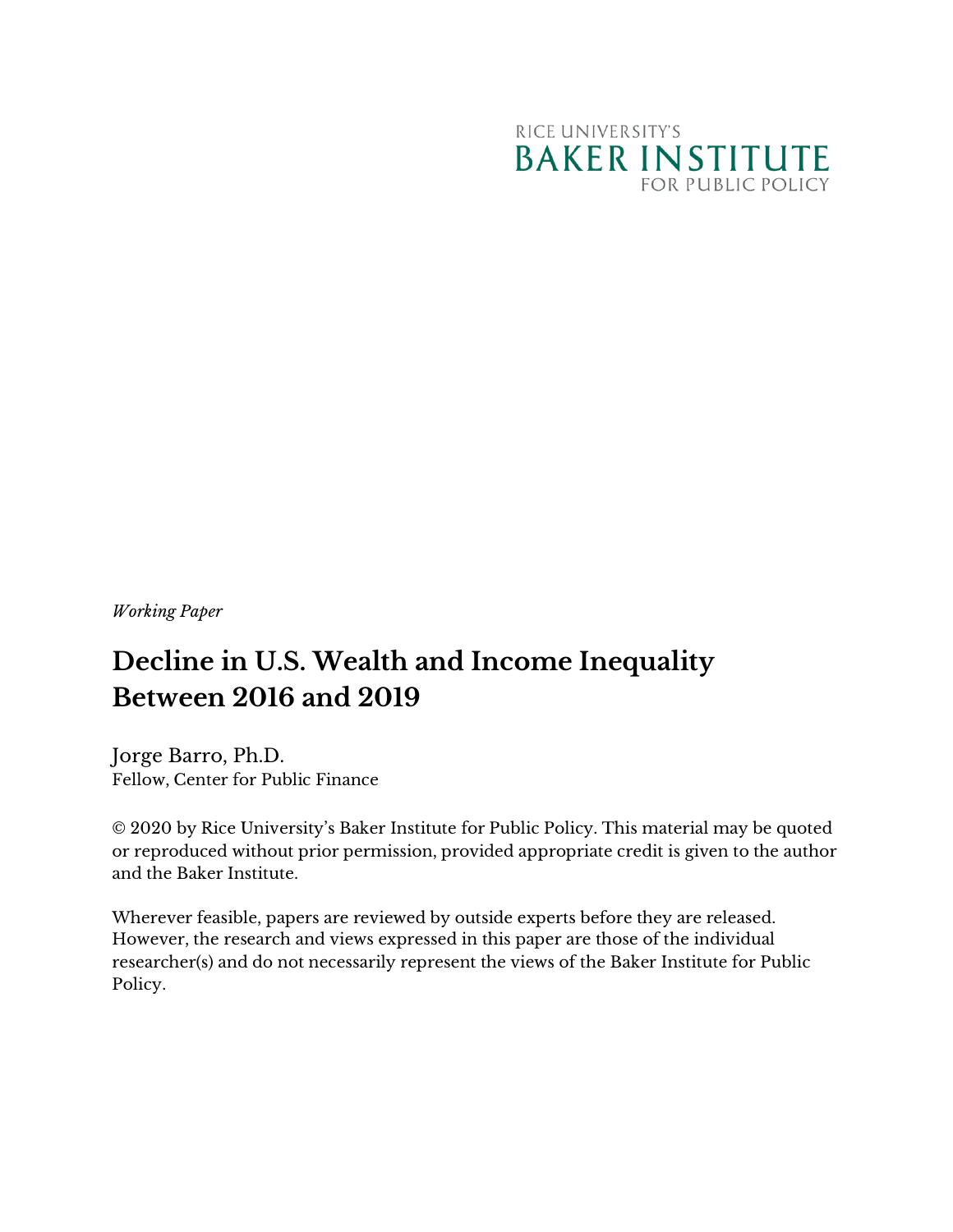For the first time in nearly three decades, wealth inequality in the United States has declined. The wealth Gini coefficient—a standard measure of inequality—fell between 2016 and 2019, reversing a rising trend that has persisted since  $1992<sup>1</sup>$  Although wealth remains highly concentrated at the top, the data shows an improvement among lower shares of the wealth distribution. Income inequality, according to the same measure, also declined between 2016 and 2019. Although this series is more volatile, the recent drop in income inequality was the largest decline since 1992.

The results come from the Survey of Consumer Finances (SCF)—a triennial family survey sponsored and provided by the Federal Reserve.<sup>2</sup> The survey data for 2019, which was released in late September 2020, gives one of the best insights into U.S. households' wealth composition. Because people are generally reluctant to report financial information, this data is notoriously difficult to capture. To overcome this deficiency, considerable resources are placed into data quality, making this data set both unique and invaluable to researchers.

Along with the data set, the Federal Reserve releases a summary paper, which details changes in the wealth and income distributions.<sup>3</sup> The data corresponding to the summary paper involves several variables constructed by the primary SCF data set. This issue brief uses the same augmented data set to provide complementary analysis and additional preliminary estimates of several measures characterizing the wealth and income distribution, particularly in comparison to previous releases of the data.<sup>4</sup>

# Trends in Inequality

# *Wealth*

The SCF collects granular data on the financial positions of U.S. families, with regards to both assets and liabilities. The extent to which a family's assets exceed their liabilities determines their net worth, which in turn defines the family's wealth. Between 2016 and 2019, real median family wealth grew 17.7% from \$103,460 to \$121,760. Even as broad measures of wealth grew over this time period, the dispersion of wealth contracted. Figure 1 shows how wealth inequality in 2019, as measured by the Gini coefficient, experienced its first decline since 1992.

<sup>&</sup>lt;sup>1</sup> Computer code for all figures and statistics presented in this brief can be found at: https://www.jorgebarro.com/code.html

 $2$  SCF data and supplementary material can be found on the Federal Reserve website: https://www.federalreserve.gov/econres/scfindex.htm

<sup>&</sup>lt;sup>3</sup> Neil Bhutta, Jesse Bricker, Andrew C. Chang, Lisa J. Dettling, Sarena Goodman, Joanne W. Hsu, Kevin B. Moore, Sarah Reber, Alice Henriques Volz, and Richard Windle, "Changes in U.S. Family Finances from 2016 to 2019: Evidence from the Survey of Consumer Finances," Federal Reserve Bulletin 106, no. 5, Board of Governors of the Federal Reserve, September 2020, https://www.federalreserve.gov/publications/files/scf20.pdf.<br><sup>4</sup> All estimates in this brief were weighted using the population weights provided with the SCF data set.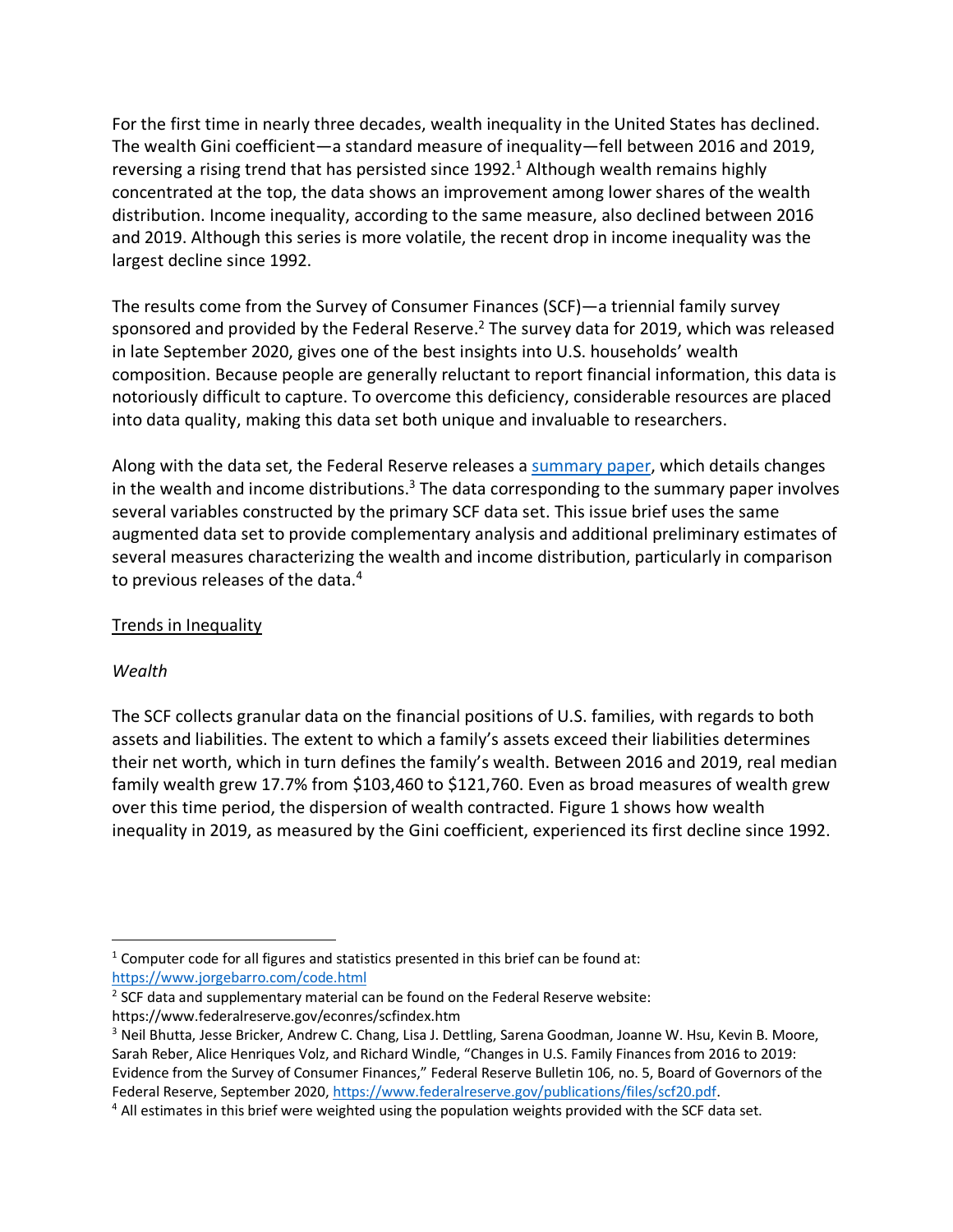The bottom left graph shows how changes in the wealth distribution are largely driven by changes in the share of wealth held by the top 10% of the distribution. That share trended upwards for nearly three decades before falling in 2019. The top 50%-90% of the distribution gained most of this decline in 2019, with the bottom 50% also improving modestly.



*Figure 1: Trends in wealth and income inequality, 1989-2019*

The reversal of wealth inequality motivates a closer look at the differences in the wealth distribution across the last two measurements. The top left graph of Figure 2 shows the shares of total wealth held by each decile of the wealth distribution in 2016 and 2019, while the bottom left graph shows the differences over those years. Contrasting with the historical trend, the middle wealth deciles gained shares of total wealth, while shares held by the top deciles declined. The top right graph shows median wealth per decile in the respective years, and the bottom right shows the percentage change in these values. While all wealth groups performed well between 2016 and 2019, the data shows especially large gains at the lower and middle deciles of the wealth distribution.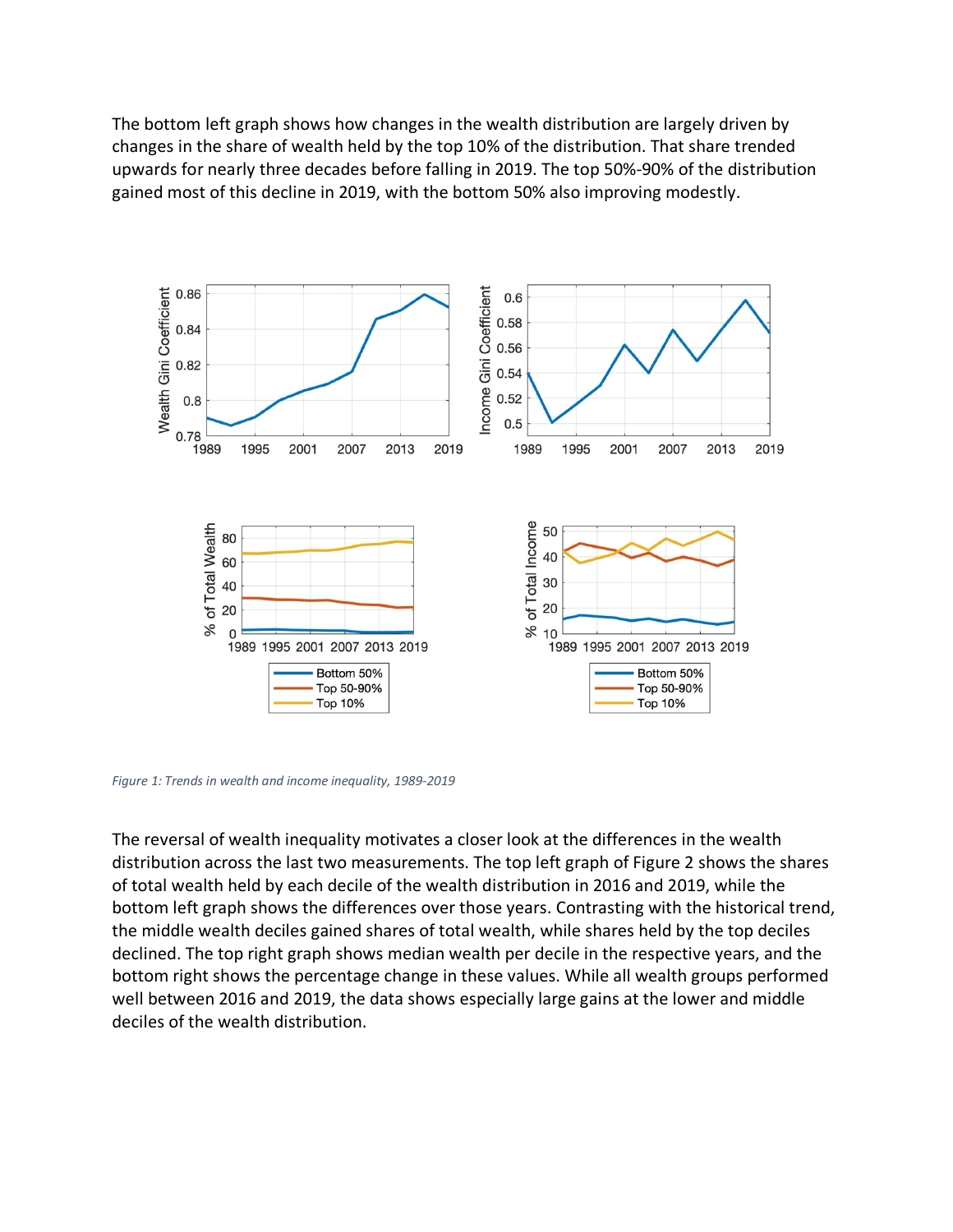

*Figure 2: Changes in the wealth distribution by wealth deciles, 2016-2019*

Understanding the cause of the improvement in the wealth position of middle wealth deciles requires closer inspection of the composition of household assets. The augmented SCF data set provides classification of net worth components by financial and nonfinancial assets. Financial assets consist of items like stock holdings, bank deposits, and retirement accounts, while nonfinancial assets include residential property, vehicles, and business equity. The data shows distributional gains in nonfinancial assets by middle-decile wealth groups, particularly in the category of residential property. This was an influential factor with regards to shifts in the wealth distribution, since nonfinancial wealth comprises 66% of total wealth.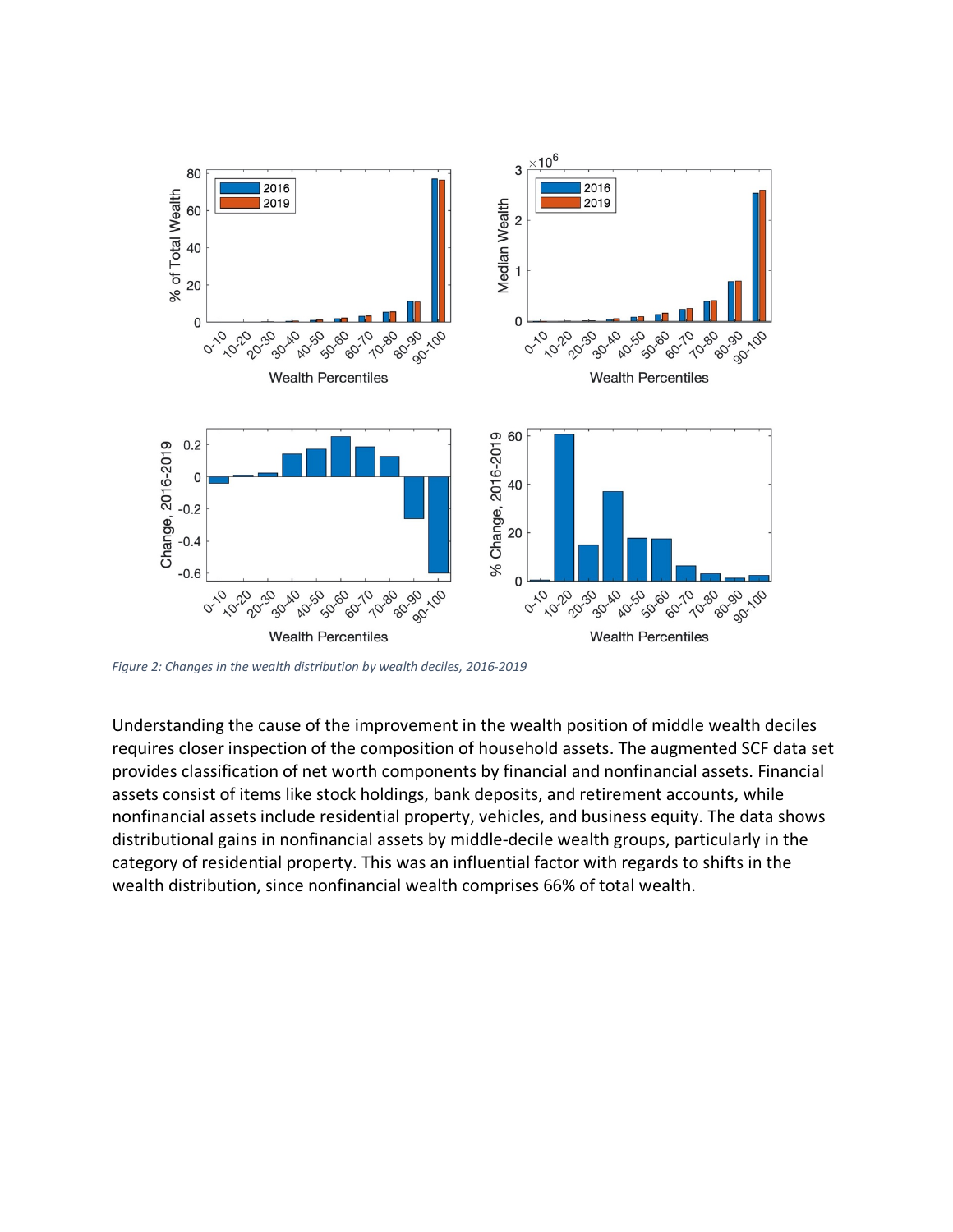

*Figure 3: Financial and nonfinancial wealth shares, 2016-2019*

Figure 3 shows how the wealth distribution changed with regards to financial and nonfinancial wealth holdings between 2016 and 2019. The top left figure shows that financial wealth remains highly concentrated at the top wealth decile. The bottom left graph shows that the top wealth decile and some middle deciles gained from the 60-90th percentiles. Similar to the trend in total wealth, further analysis showed that median financial wealth grew significantly faster in the lower wealth deciles, relative to higher wealth deciles.

Despite the modest improvement in total financial wealth held by the top decile, nonfinancial wealth showed a different trajectory. This category, largely comprised of housing, indicated a sharp decline in the total share held by the top decile and a modest decline by the 80-90th percentile. Moreover, this loss by the top two deciles was largely gained by the middle wealth deciles and to a small extent by the bottom 20%. Since nonfinancial wealth comprises a majority of total wealth, a decline in overall wealth inequality can largely be attributed to gains by lower wealth deciles in this category.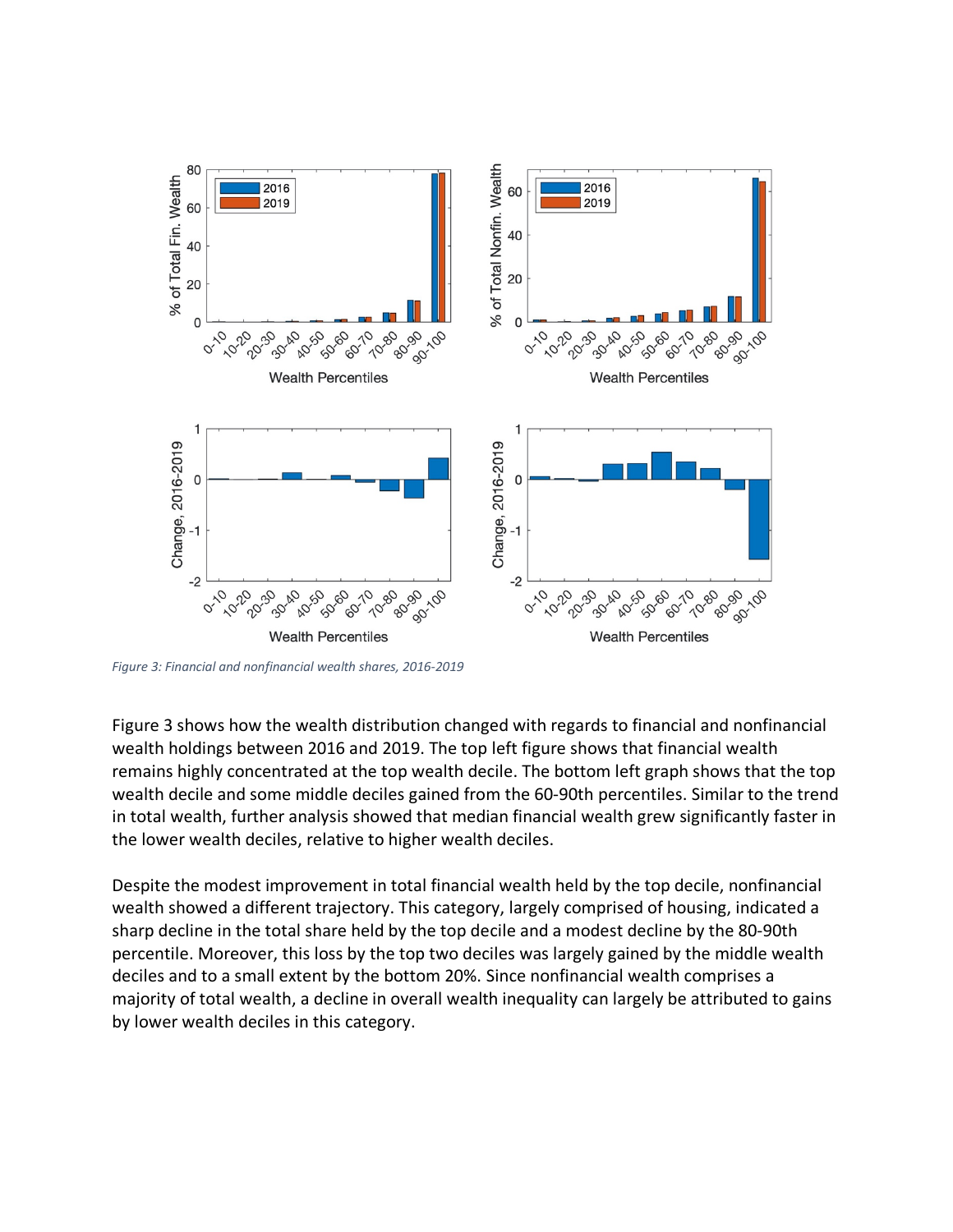#### *Income*

In the time between 2016 and 2019, real median U.S. family income rose 5.4% from \$56,019 to \$59,051. Over that time period, income inequality experienced its sharpest decline since the decline between 1989 and 1992, as evidenced by the decline in the income Gini coefficient in Figure 1. Since this time series shows greater volatility, the observed decline does not necessarily indicate a reversal in trending income inequality growth. The magnitude of the decline does, however, suggest that the growth in income inequality likely slowed over this period.

Figure 4 shows how the income distribution changed between 2016 and 2019. The top left graph shows total income share by income decile, while the bottom left graph shows the change in these values. Each of the bottom nine income deciles made gains relative to the top decile. Similar to the trend in wealth, growing income inequality in the past was largely a result of gains by the top income earners—a pattern that reversed in 2019. The top right graph shows how real median income per decile changed from 2016 to 2019, while the bottom right graph shows the percentage change in these values. Despite the disproportionate gains of total income by lower income deciles, the data shows growth in the median income of every income decile.



*Figure 4: Changes in the income distribution by income deciles, 2016-2019*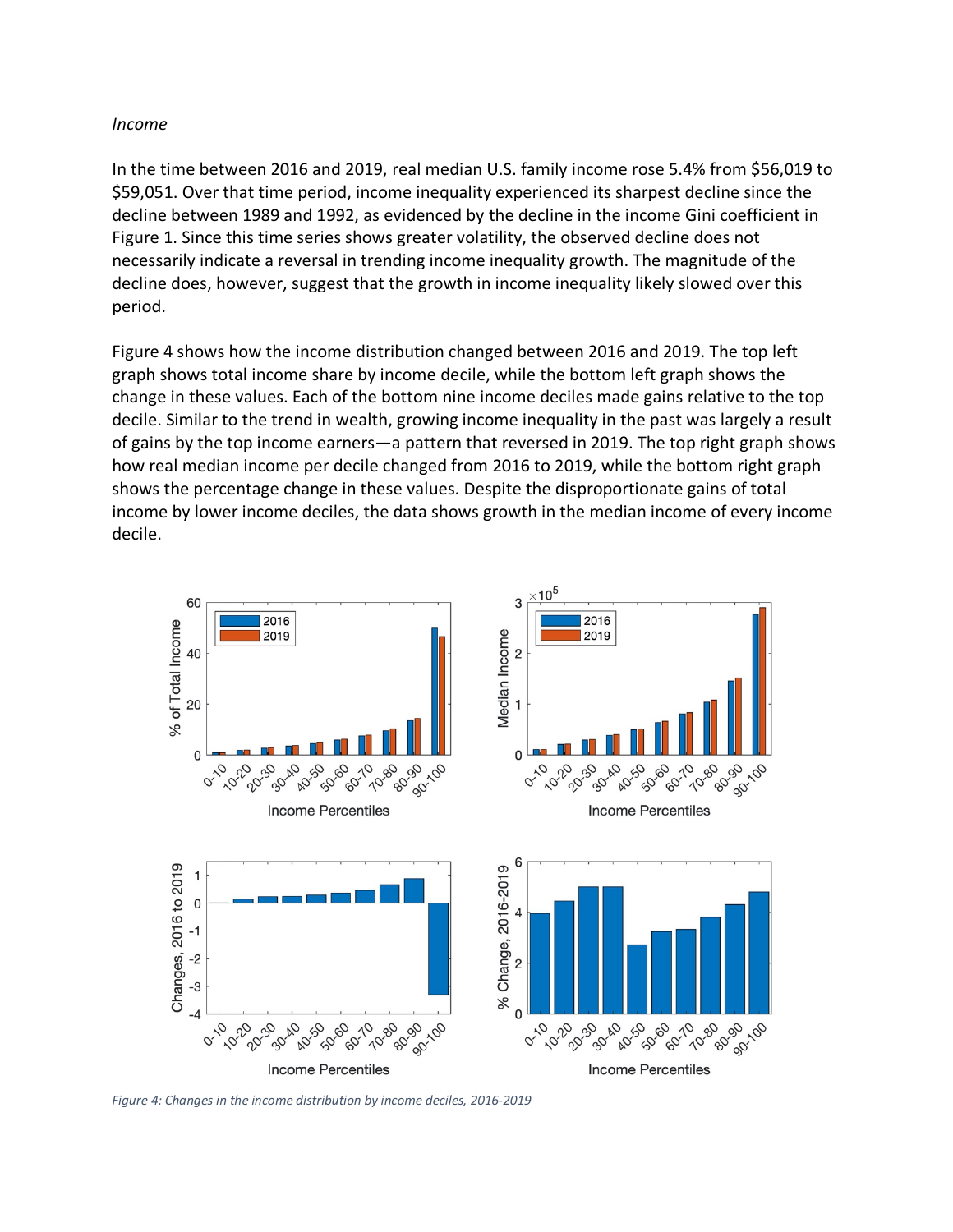## **Discussion**

The reversal of wealth inequality, as well as the sharp decline in income inequality, could have happened for a number of reasons, including the natural progression of a prolonged economic expansion. One plausible explanation corresponds to the aging of the U.S. population.<sup>5</sup> An aging of the population shifts the age distribution from a large share of young and a low share of old to a low share of young and a large share of old. Because people generally have low assets early in life and higher assets later in life, this demographic shift can alter the wealth distribution from fewer high-wealth individuals to relatively many high-wealth individuals. Consequently, an aging of the population can plausibly generate a reduction in wealth inequality.

What makes the decline in wealth and income inequality particularly surprising is that it comes after a significant tax cut signed into law in 2017. This tax reform, commonly known as the Tax Cuts and Jobs Act (TCJA), reduced the corporate tax rate from 35% to 21%. Given that this tax cut largely benefited those who hold corporate equity, many expected this change would actually increase wealth and income inequality. A recent working paper at the National Bureau of Economic Research, however, notes that higher corporate taxation shifts corporate income to noncorporate businesses, increasing the dispersion of income and generating a rise in income inequality—an outcome that would reverse with a decline in the corporate tax rate.<sup>6</sup> Another study uses a standard macroeconomic model with wealth inequality to show that the corporate tax cuts can actually generate gains in the share of total wealth held by households in the bottom 80% of the wealth distribution, leading to a reduction in wealth inequality.<sup>7</sup> These findings support the connection between a decline in the corporate tax rate and a reduction in wealth and income inequality.

Other components of the TCJA may have also led to a decline in wealth inequality. The tax law reduced the maximum mortgage debt eligible for the mortgage interest deduction and capped the state and local tax deduction at \$10,000. The former narrowed the tax incentives for buying expensive houses, and the latter raised the effective property tax rate on expensive homes. Furthermore, the doubling of the standard deduction significantly reduced the share of households benefitting from excess itemized deductions, limiting the effectiveness of the existing tax incentives for housing, even for many higher-income households. Each of these factors likely combined to improve the valuation of less expensive homes, relative to more expensive homes. Much of the change in the wealth distribution between 2016 and 2019 resulted from an improvement in housing wealth at lower wealth deciles, which is consistent with this theory.

<sup>7</sup> Jorge Barro and Anne Dayton, *Long-term Macroeconomic Effects of the 2017 Corporate Tax Cuts*, Issue brief no. 06.01.18. Rice University's Baker Institute for Public Policy, Houston, Texas, 2018,

 <sup>5</sup> See, for example, Guillaume Vandenbroucke and Heting Zhu, "Aging and Wealth Inequality," *Economic Synopses*, no. 2, 2017, https://doi.org/10.20955/es.2017.2

<sup>6</sup> James R. Hines Jr., *Corporate Taxation and the Distribution of Income*, Working Paper no. 27939, National Bureau of Economic Research, October 2020, https://www.nber.org/system/files/working\_papers/w27939/w27939.pdf.

https://www.bakerinstitute.org/media/files/files/47d69120/bi-brief-060118-cpf-corptaxcuts.pdf.